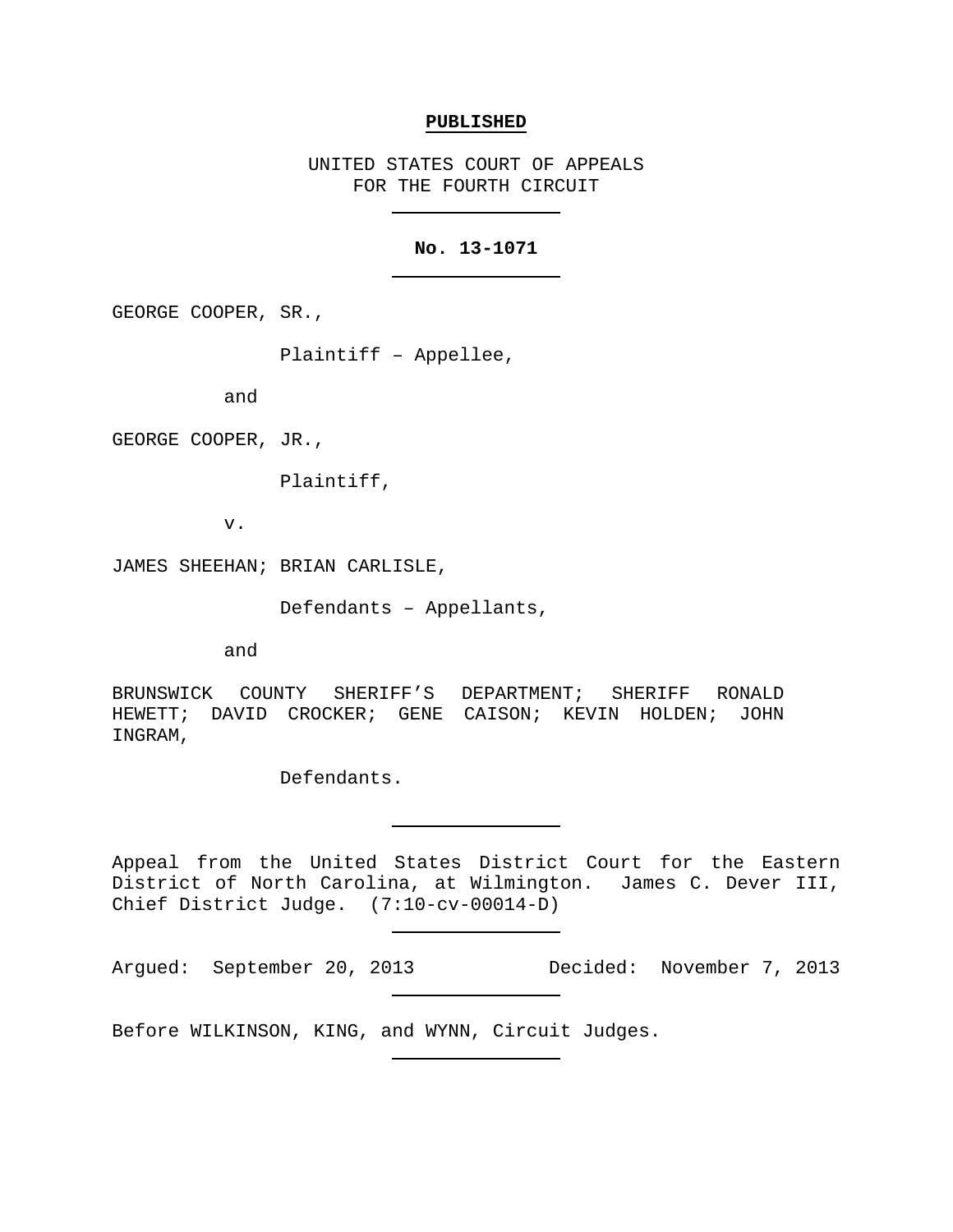Affirmed by published opinion. Judge King wrote the opinion, in which Judge Wilkinson and Judge Wynn joined.

**ARGUED:** Christopher J. Geis, WOMBLE CARLYLE SANDRIDGE & RICE, PLLC, Winston-Salem, North Carolina, for Appellants. Laura Conner, Robert M. Tatum, TATUM & ATKINSON, PLLC, Raleigh, North Carolina, for Appellee. **ON BRIEF:** James R. Morgan, Jr., James A. Dean, WOMBLE CARLYLE SANDRIDGE & RICE, PLLC, Winston-Salem, North Carolina, for Appellants.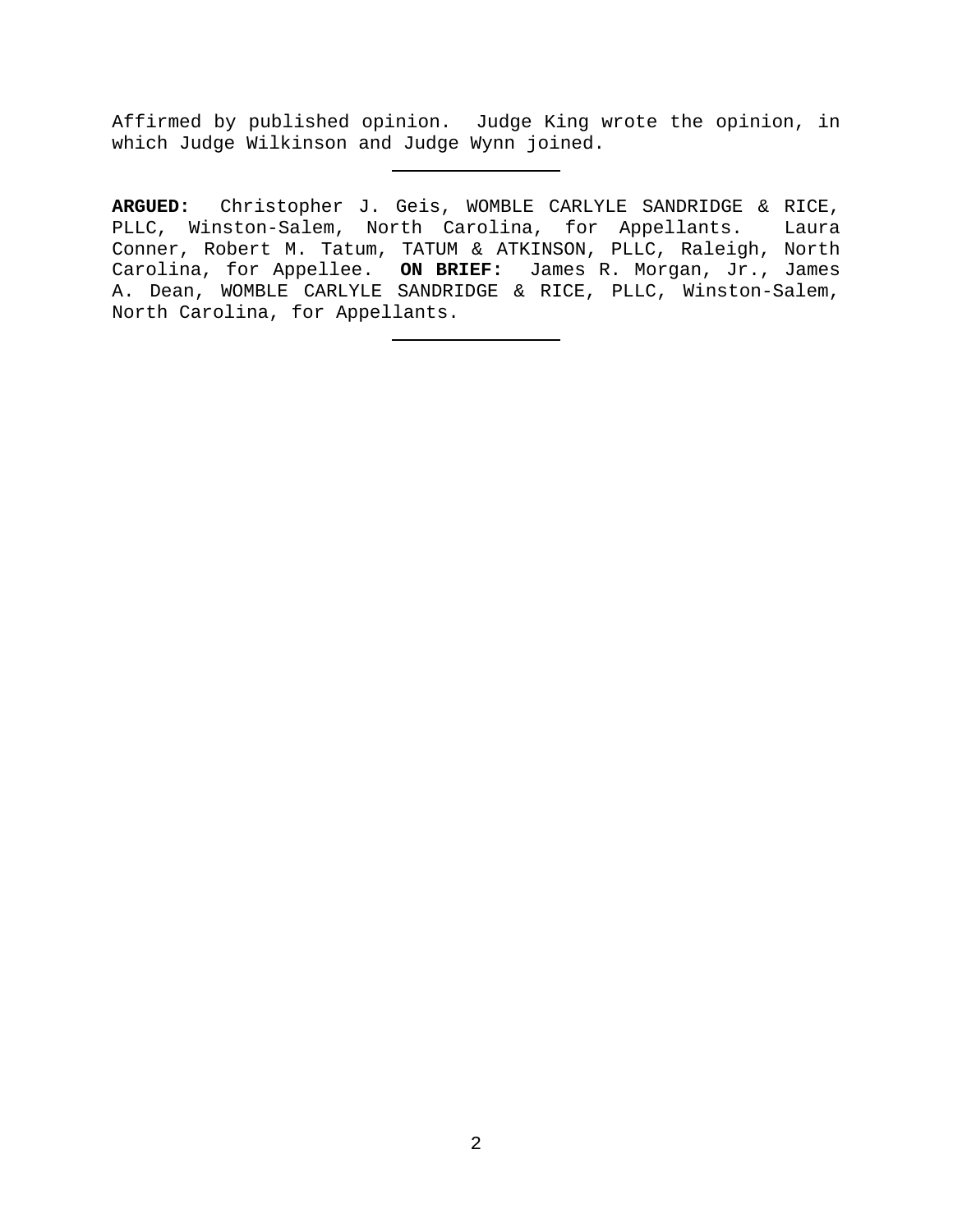KING, Circuit Judge:

Late in the evening of May 2, 2007, George Cooper, Sr., was alerted to the sound of unknown persons outside his mobile home in rural Leland, North Carolina. Lowered shotgun in hand, Cooper stepped out onto his back porch to investigate. Seconds later, he was struck by gunfire. The shots were fired by Brunswick County deputy sheriffs James Sheehan and Brian Carlisle (the "Officers"), who were investigating a reported domestic disturbance on Cooper's property. Cooper survived, and he subsequently initiated this civil action in the Eastern District of North Carolina, alleging claims under 42 U.S.C. § 1983, as well as state law claims, arising from the shooting incident.

The Officers moved for summary judgment, which was granted in part and denied in part. See Cooper v. Brunswick Cnty. Sheriff's Dep't, 896 F. Supp. 2d 432 (E.D.N.C. 2012). In pertinent part, the district court denied the Officers' assertions of qualified and public officers' immunity from, respectively, Cooper's federal and state excessive force claims. Invoking the collateral order doctrine, the Officers seek appellate relief from the immunity aspects of the court's decision. As explained below, we affirm.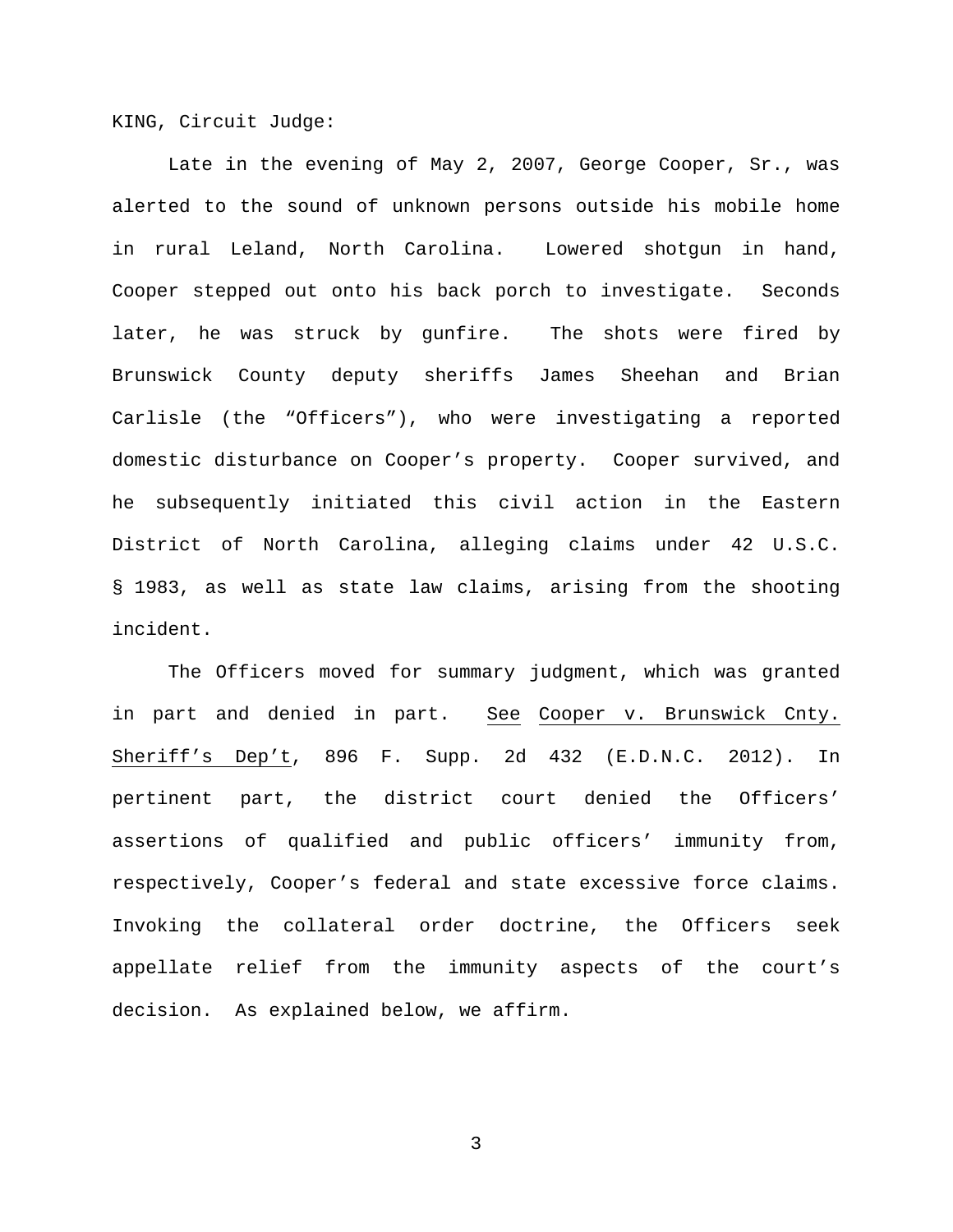I.

A.

On the day of the shooting, Cooper and his cousin Paul Herring spent several hours repairing the floor of a nearby relative's home. $^1$  $^1$  Upon finishing the work, Herring agreed to join Cooper for dinner. At around 9:00 p.m., Herring arrived at Cooper's residence, and the two men enjoyed the evening in the backyard, talking about "[f]ootball games [and] old fights."  $Cooper$ , 896 F. Supp. [2](#page-3-1)d at 436.<sup>2</sup> Cooper may have enjoyed the mid-spring evening a little too much, smoking marijuana laced with cocaine, and chasing "three or four beers" with a pint of brandy. Id. at 437. Afterward, the men retired to Cooper's mobile home to prepare the meal.

Just after 11:00 p.m., a neighbor called 911 "to report that an altercation was occurring at the Cooper property." Cooper, 896 F. Supp. 2d at 437 n.2. The 911 dispatcher relayed the call to the Officers, reporting that the disturbance "sound[ed] like two males screaming at each other." Id. at 437.

<span id="page-3-0"></span> $1$  In light of our limited jurisdiction over collateral orders denying claims of qualified immunity, see infra Part II, we are obliged to accept the facts "as the district court viewed them." See Winfield v. Bass, 106 F.3d 525, 530 (4th Cir. 1997) (en banc).

<span id="page-3-1"></span> $2$  All internal quotation marks from the district court's opinion are omitted.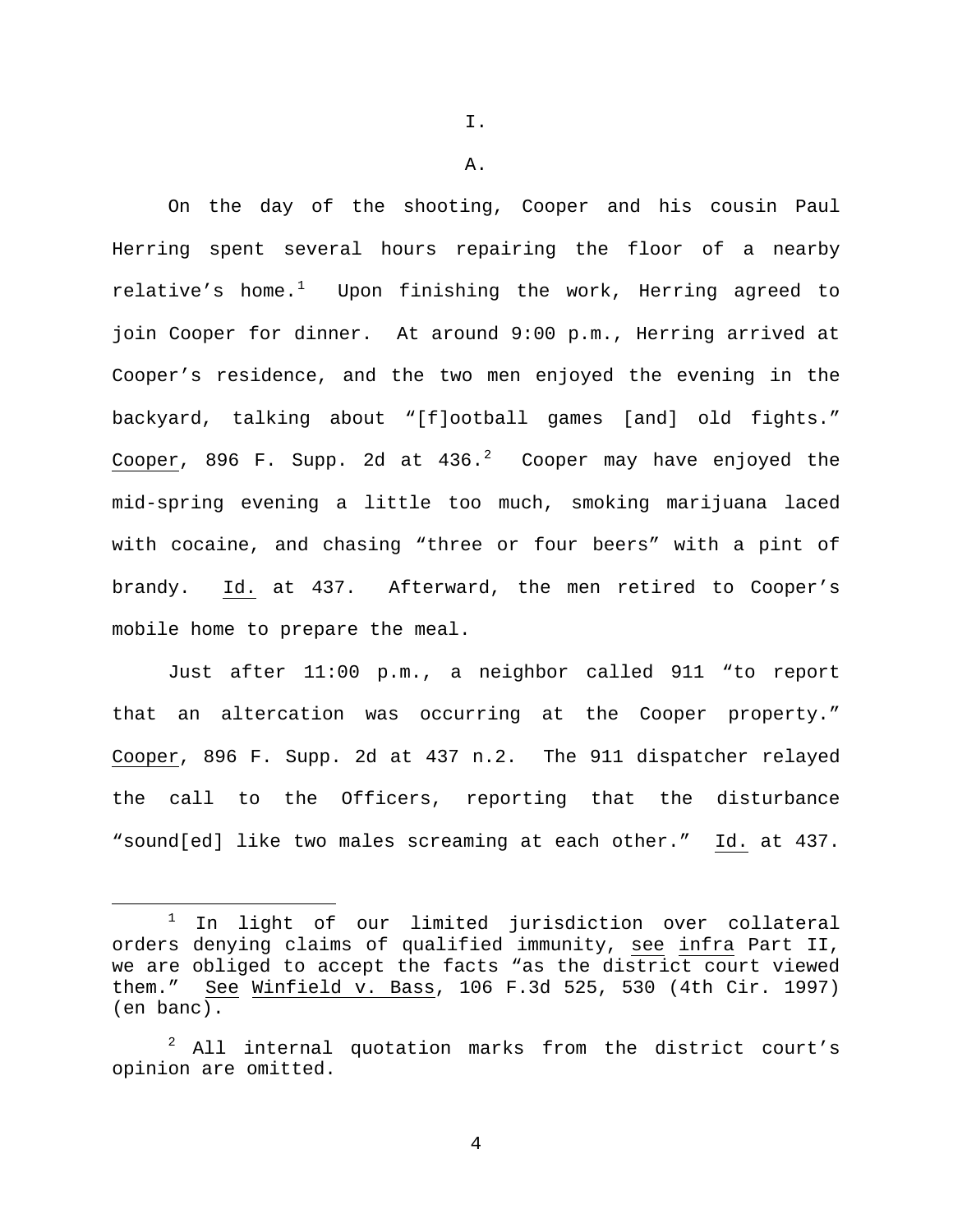The dispatcher did not indicate whether the men were armed or otherwise dangerous. Around 11:30 p.m., the Officers arrived in the vicinity of Cooper's mobile home, Carlisle driving a standard patrol car and Sheehan in an unmarked vehicle. Neither of the Officers activated his blue lights or siren. As Carlisle approached in his vehicle, he "could hear screaming . . . coming from [the] property." Id. He also saw "a black male" — not Cooper  $-$  "standing on the [mobile home's] back porch." Id.<sup>[3](#page-4-0)</sup> Carlisle perceived that the man on the porch observed the approaching police cars, after which he went inside the mobile home. Sheehan also saw a man standing on the porch.

The Officers parked on the grass at the edge of Cooper's property and approached the mobile home on foot. They could hear what sounded like a heated argument inside, but could not make out any words. Carlisle also heard "screaming" and "people walking around inside the [mobile home]." Cooper, 896 F. Supp. 2d at 438. To alert the occupants of the Officers' presence, Sheehan "tapp[ed] on the window" with his flashlight, but neither of the Officers announced his presence or identified himself as a deputy sheriff. Id.

<span id="page-4-0"></span> <sup>3</sup> Cooper was in the mobile home's kitchen when the Officers arrived, and he never saw the Officers' police vehicles.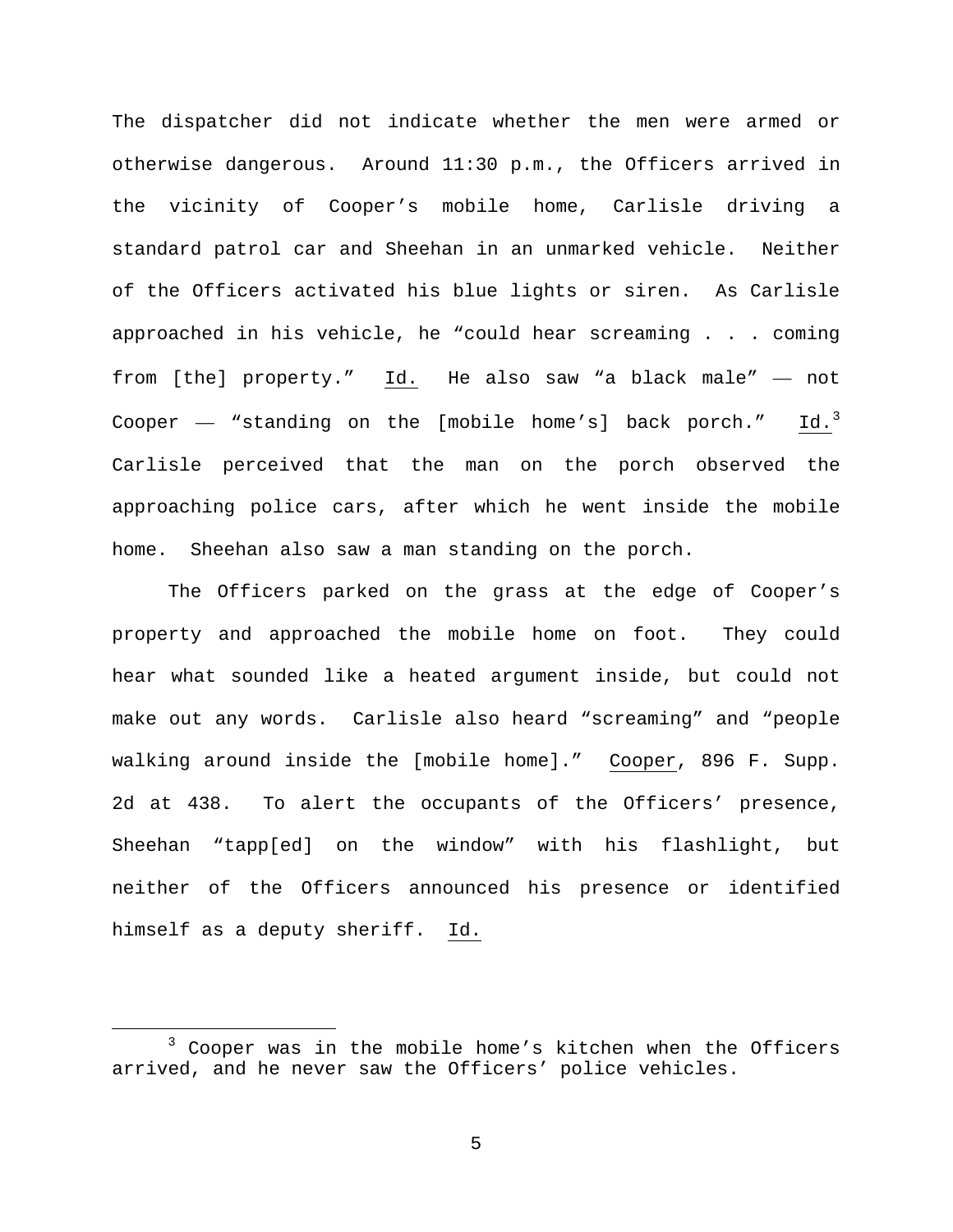In response to the sound at his window, Cooper uttered some obscenities, which the Officers heard. Cooper then peered out the back door (the mobile home's primary entrance), but saw nothing. Cooper called out for anyone in the yard to identify himself, but no one responded. Electing to venture outside to investigate the noise, Cooper retrieved the twenty-gauge shotgun he kept by the door. With the butt of the firearm in his right hand and its muzzle pointed toward the ground, Cooper "opened the back door and took two or three steps on to his darkened porch." Cooper, 896 F. Supp. 2d at 437. By that time, the Officers had progressed to an adjacent area and were advancing toward the porch. Within a few feet of the porch steps, Sheehan stumbled over a concrete block. As Sheehan regained his balance, Cooper emerged with his shotgun.

Reacting to the sight of Cooper and his shotgun, the Officers drew their service weapons and commenced firing without warning.[4](#page-5-0) Cooper felt two bullets hit his body and then turned toward the mobile home's door. The Officers continued shooting,

<span id="page-5-0"></span> $4$  The district court observed that the parties had presented "dramatically different accounts" of the moments immediately preceding the shooting. Cooper, 896 F. Supp. 2d at 438. In the Officers' version, the back door "flew open," after which Cooper immediately "raise[d] [the shotgun] up to his hip and fire[d]<br>one time." Id. For purposes of the qualified immunity Id. For purposes of the qualified immunity analysis, however, the court concluded that it had to accept Cooper's account — that the shotgun was unloaded and he did not shoot. Id. at 446.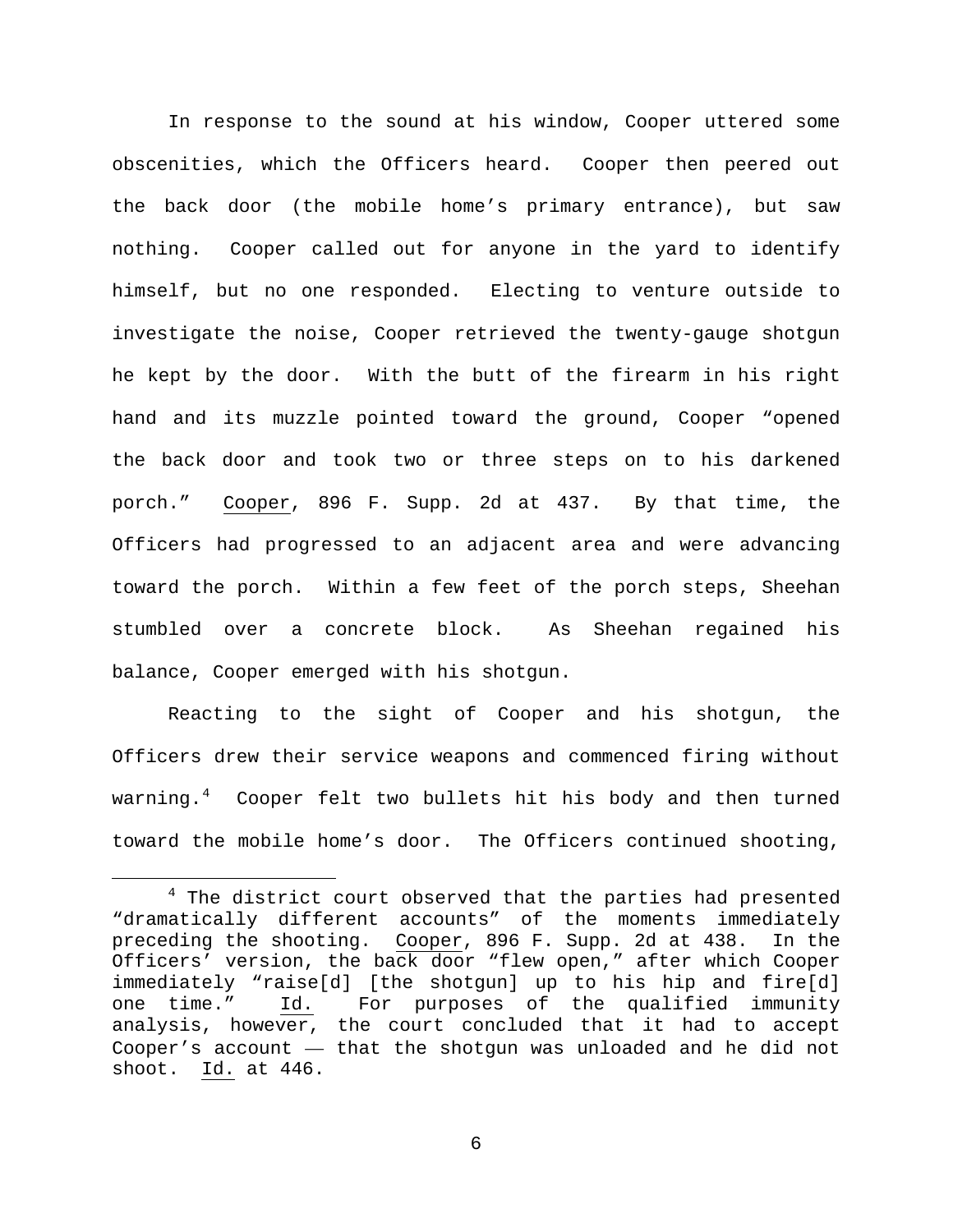and Cooper felt himself hit "a couple of more times" before collapsing to the ground. Cooper, 896 F. Supp. 2d at 439. The Officers discharged between eleven and fourteen rounds, and Cooper was hit five or six times, incurring wounds in the elbow, ankle, back, buttocks, and stomach.

#### B.

On January 29, 2010, Cooper filed this lawsuit, naming as defendants the Brunswick County Sheriff's Department, the current and former Sheriffs, plus several deputies, including the Officers.<sup>[5](#page-6-0)</sup> The Complaint included eighteen counts, alleging violations of both state and federal law.[6](#page-6-1) The claims against the Sheriff's Department were dismissed early in the litigation. Following discovery, on February 1, 2012, the remaining defendants moved for summary judgment. In addition to various defenses, the Officers asserted qualified immunity from Cooper's federal claims, as well as public officers' immunity from

<span id="page-6-0"></span> <sup>5</sup> Cooper's eight-year-old son, George Cooper, Jr., was present in the mobile home when the shooting occurred, and he was a named plaintiff in the Complaint. Because the necessary procedural steps to pursue the case on Cooper Jr.'s behalf were never taken, the elder Cooper proceeds as the sole plaintiff.

<span id="page-6-1"></span> $6$  The federal claims were that the defendants violated Cooper's Fourth and Fourteenth Amendment rights, made actionable by 42 U.S.C. § 1983, and that the defendants were motivated to do so by racial animus, as proscribed by 42 U.S.C. § 1981. The state law claims included several common law torts, violations of North Carolina's constitution, and civil conspiracy.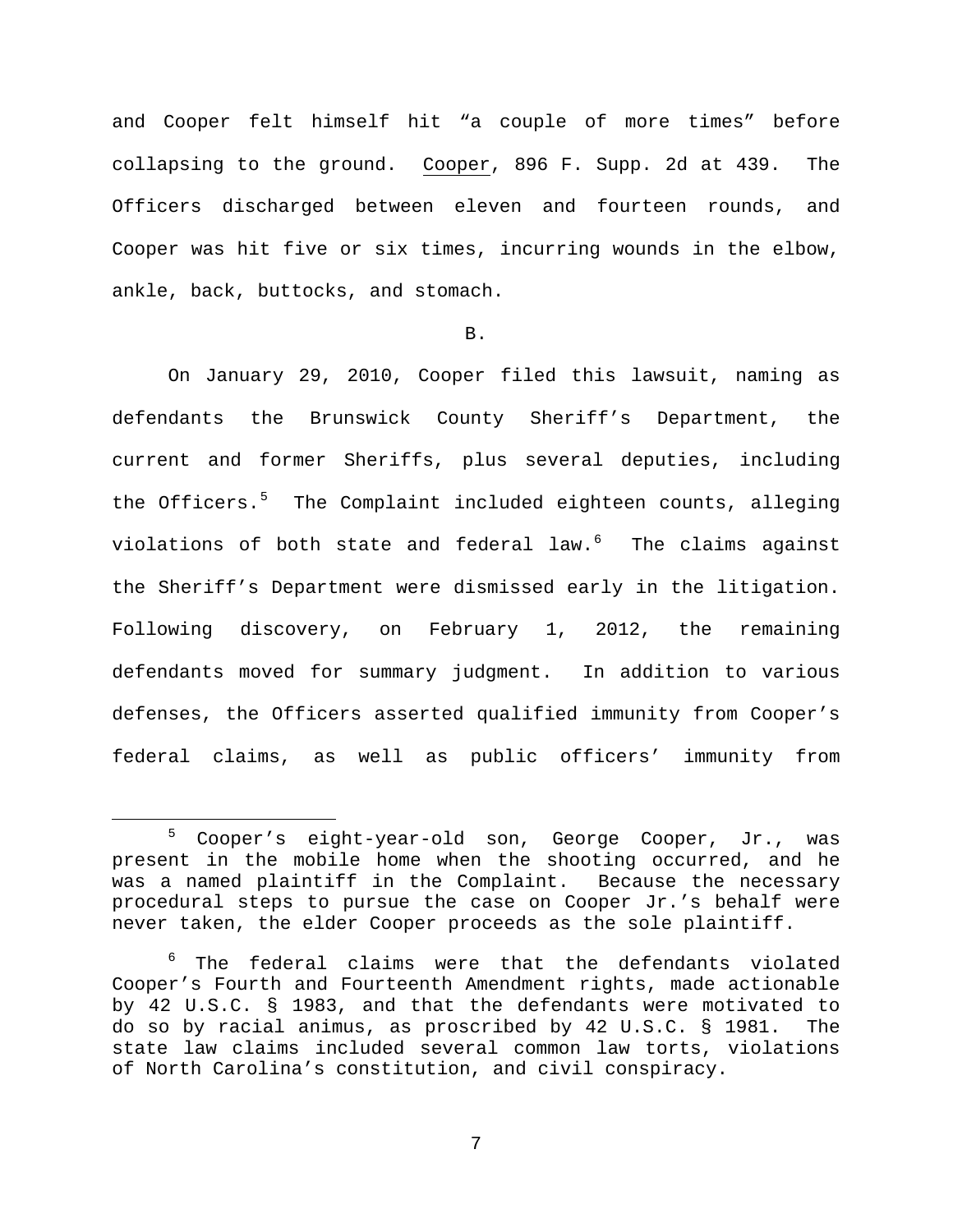Cooper's state law claims. By its September 27, 2012 decision, the district court granted summary judgment to all defendants on most counts. The only claims reserved for trial were asserted against the Officers — Cooper's Fourth Amendment excessive force claims and his state law assault, battery, negligence, and gross negligence claims.

In allowing those claims to go forward as to the Officers, the district court specifically rejected their assertions of federal and state immunity. The court relied heavily on our unpublished opinion in Pena v. Porter, 316 F. App'x 303 (4th Cir. 2009). There, a pair of officers searching for a fugitive came to Pena's door late at night, but did not identify themselves. Pena awoke to the sound of his dogs barking and, with no knowledge that the police were outside, opened his door while holding a rifle pointed toward the ground. One of the officers saw the firearm and immediately fired two shots that struck Pena. Pena sued under § 1983 and North Carolina law, and the officers asserted qualified and public officers' immunity. Viewing the facts in the light most favorable to Pena, the district court denied the officers' immunity claims, and we affirmed. We agreed that, under the circumstances, Pena had a "perfectly reasonable" rationale for holding the rifle, which "should have been apparent to [the officers] at the time of the shooting." Id. at 312. For purposes of summary judgment, we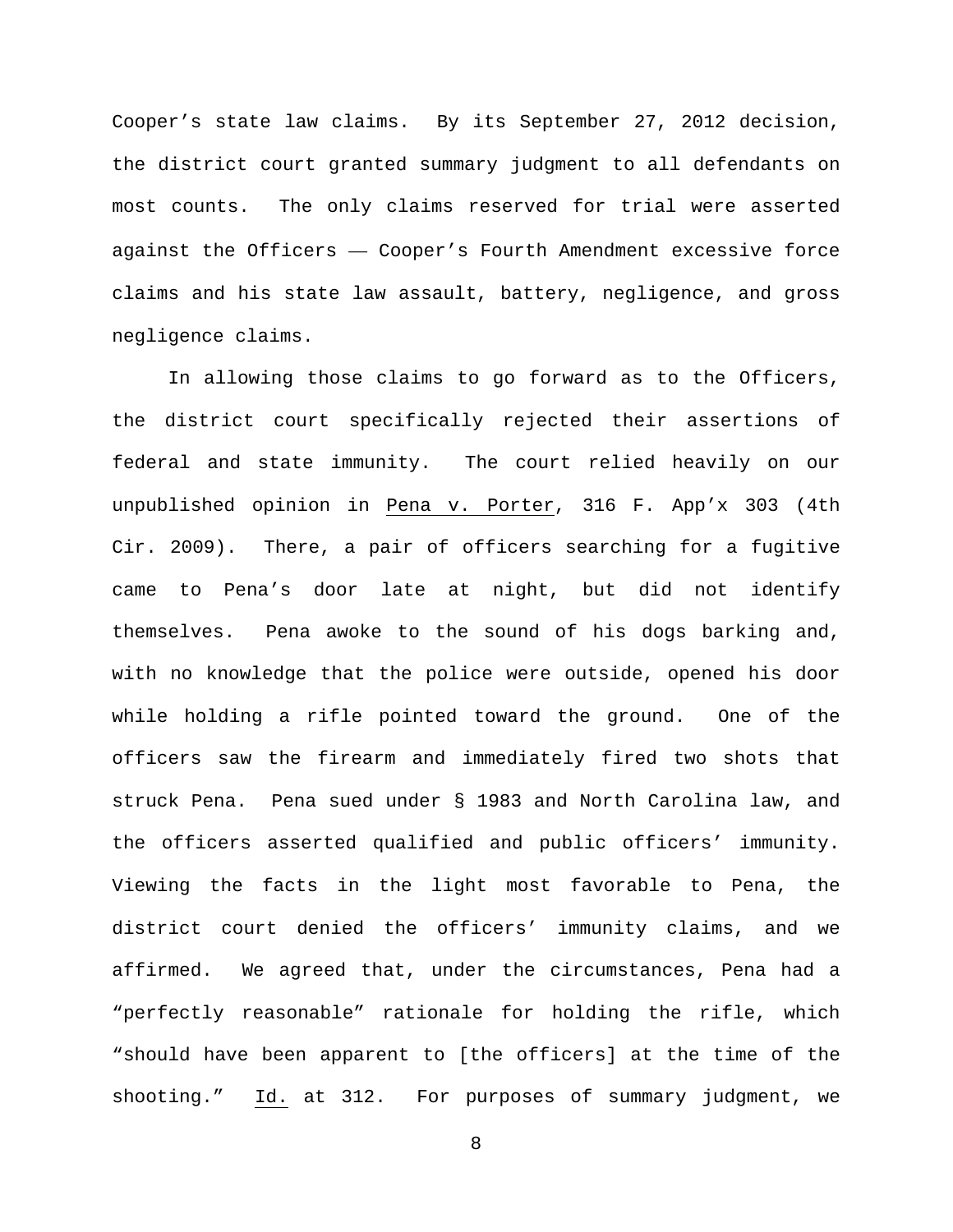concluded that Pena's rights had been violated because "[a]bsent any additional factors which would give the [officers] probable cause to fear for their safety or the safety of others, the mere presence of a weapon is not sufficient to justify the use of deadly force." Id.

Finding Pena's facts analogous and its reasoning persuasive, the district court here concluded that "Pena supports [Cooper's] argument" against the Officers' claims of qualified immunity. Cooper, 896 F. Supp. 2d at 446. "Accepting [Cooper's] account as true," the court resolved that "the totality of the circumstances [did] not establish that [the Officers] had probable cause to believe that [Cooper] was dangerous when [he] stepped onto his unlit porch at 11:30 p.m., holding a shotgun pointing down, asked who was there, heard nothing, and then was shot a few seconds later." Id. The court acknowledged that "if [Cooper] had . . . stepped onto a dark porch armed despite knowing law enforcement officers were approaching his door, that certainly could affect a reasonable officer's apprehension of dangerousness." Id. at 447. Critically, however, the court determined that "no reasonable officer could have believed that [Cooper] was aware that two sheriff deputies were outside" when he stepped onto the porch. Id.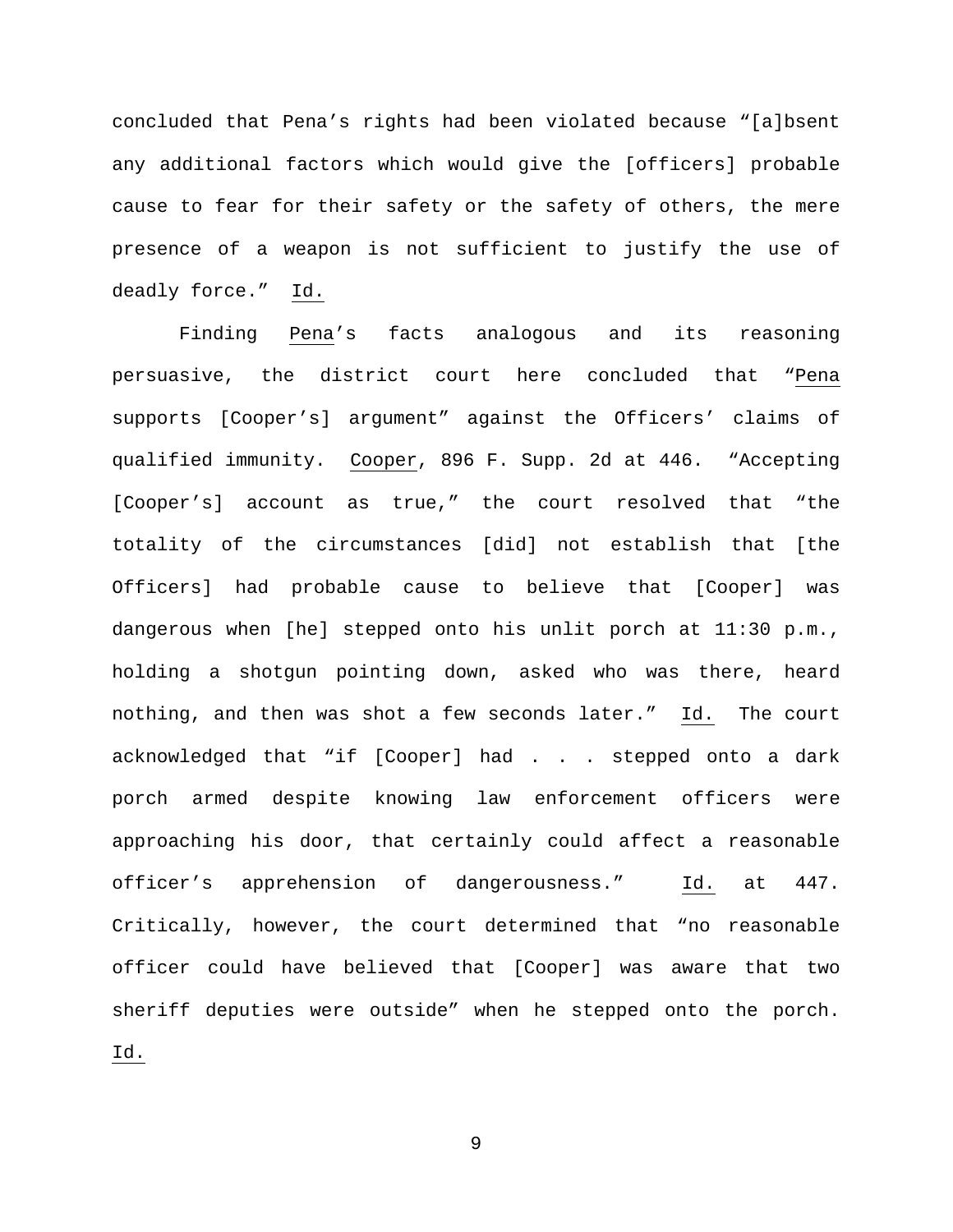Thus, "[a]bsent a threatening act, like raising or firing the shotgun," the district court ruled that the Officers' decision to use deadly force was not objectively reasonable. Cooper, 896 F. Supp. 2d at 447-48. Moreover, after reviewing the applicable legal principles, the court observed that Cooper's "Fourth Amendment right to remain free from the unreasonable use of deadly force was clearly established" at the time of the shooting incident. Id. at 448. On the basis of those conclusions, the court decided that the Officers were not entitled to qualified immunity from Cooper's § 1983 excessive force claims.<sup>[7](#page-9-0)</sup> The Officers thereafter timely noted this appeal, asserting jurisdiction under the collateral order doctrine.

### II.

Because this is not a typical final order appeal, we first satisfy ourselves of our jurisdiction in this proceeding. See Mort Ranta v. Gorman, 721 F.3d 241, 245 (4th Cir. 2013). Absent

<span id="page-9-0"></span> <sup>7</sup> The district court determined that Cooper's state law excessive force claims "arise out of the same facts" as his Fourth Amendment excessive force claims. Cooper, 896 F. Supp. 2d at 453. Recognizing that resolution of the state law claims likewise turned on the "reasonableness" of the Officers' use of deadly force, the court denied summary judgment on those claims by reference to its analysis of the federal claims. Id. at 453- 54.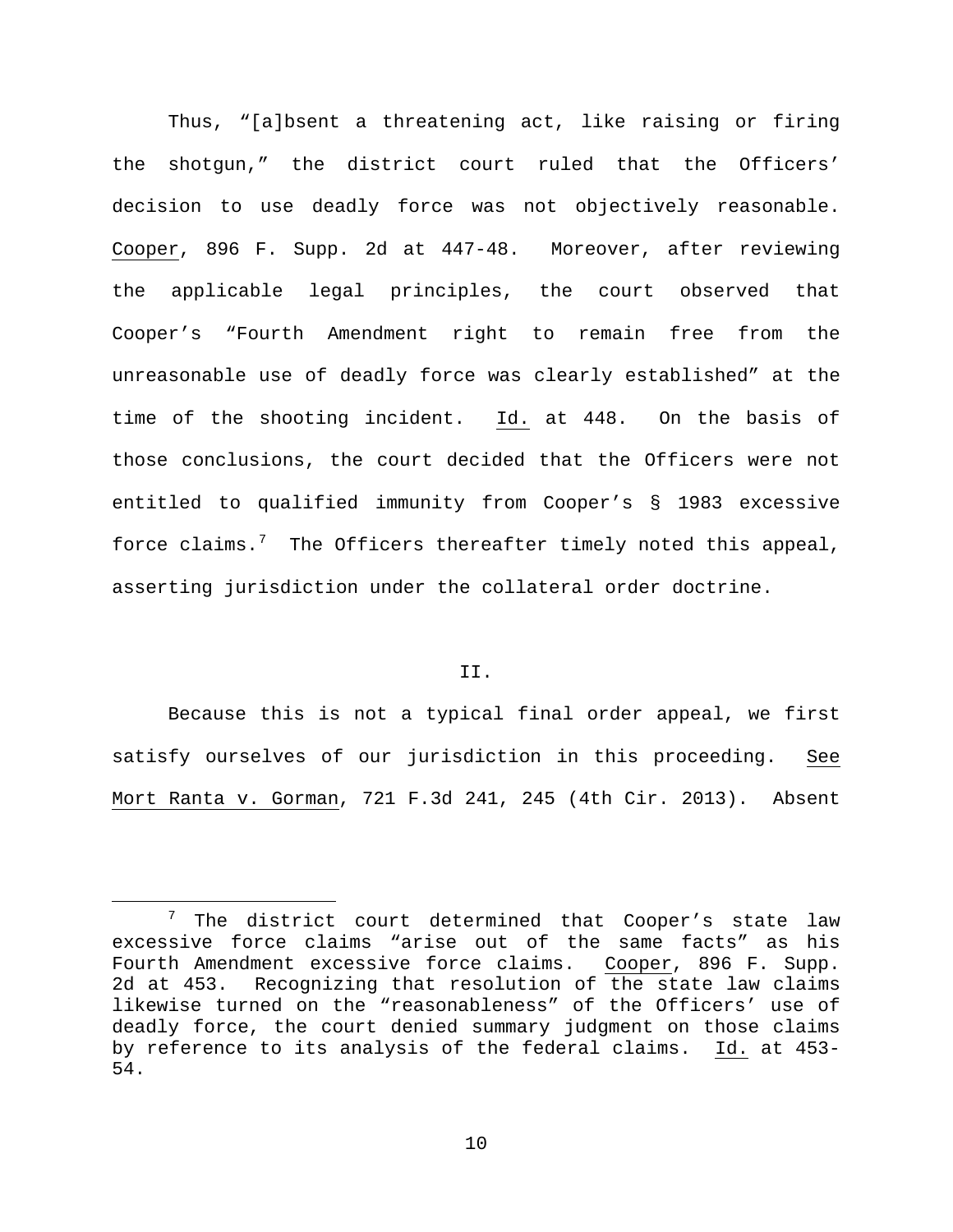jurisdiction, we would be constrained to dismiss the Officers' appeal, regardless of its merits.

Pursuant to the collateral order doctrine, we are authorized to review an appeal from a district court's denial of qualified immunity, see Mitchell v. Forsyth, 472 U.S. 511, 530 (1985), unless the order determined only a question of "evidence sufficiency," see Johnson v. Jones, 515 U.S. 304, 313 (1995). Put another way, "we possess no jurisdiction over a claim that a plaintiff has not presented enough evidence to prove that the plaintiff's version of the events actually occurred, but we have jurisdiction over a claim that there was no violation of clearly established law accepting the facts as the district court viewed them." Winfield v. Bass, 106 F.3d 525, 530 (4th Cir. 1997) (en banc). $^8$  $^8$ 

<span id="page-10-0"></span> $8$  Inasmuch as every denial of summary judgment, by definition, involves a determination that the evidence is<br>sufficiently disputed to raise triable issues, the mere sufficiently disputed to raise triable issues, existence of disputed facts — even critical facts — does not deprive us of jurisdiction. See Winfield, 106 F.3d at 529. As long as the appellants do not argue the sufficiency or validity of the facts on appeal, but rather, as in Mitchell v. Forsyth, seek to apply clearly established law to a given set of facts, we are properly vested with jurisdiction. See Johnson, 515 U.S.<br>at 313. Indeed, "[ilf this central question, whether given Indeed, "[i]f this central question, whether given facts show a violation of established law, is not subject to immediate appeal, a public official's right to appeal denials of qualified immunity will be of less than little Winfield, 106 F.3d at 535 (Wilkinson, J., concurring).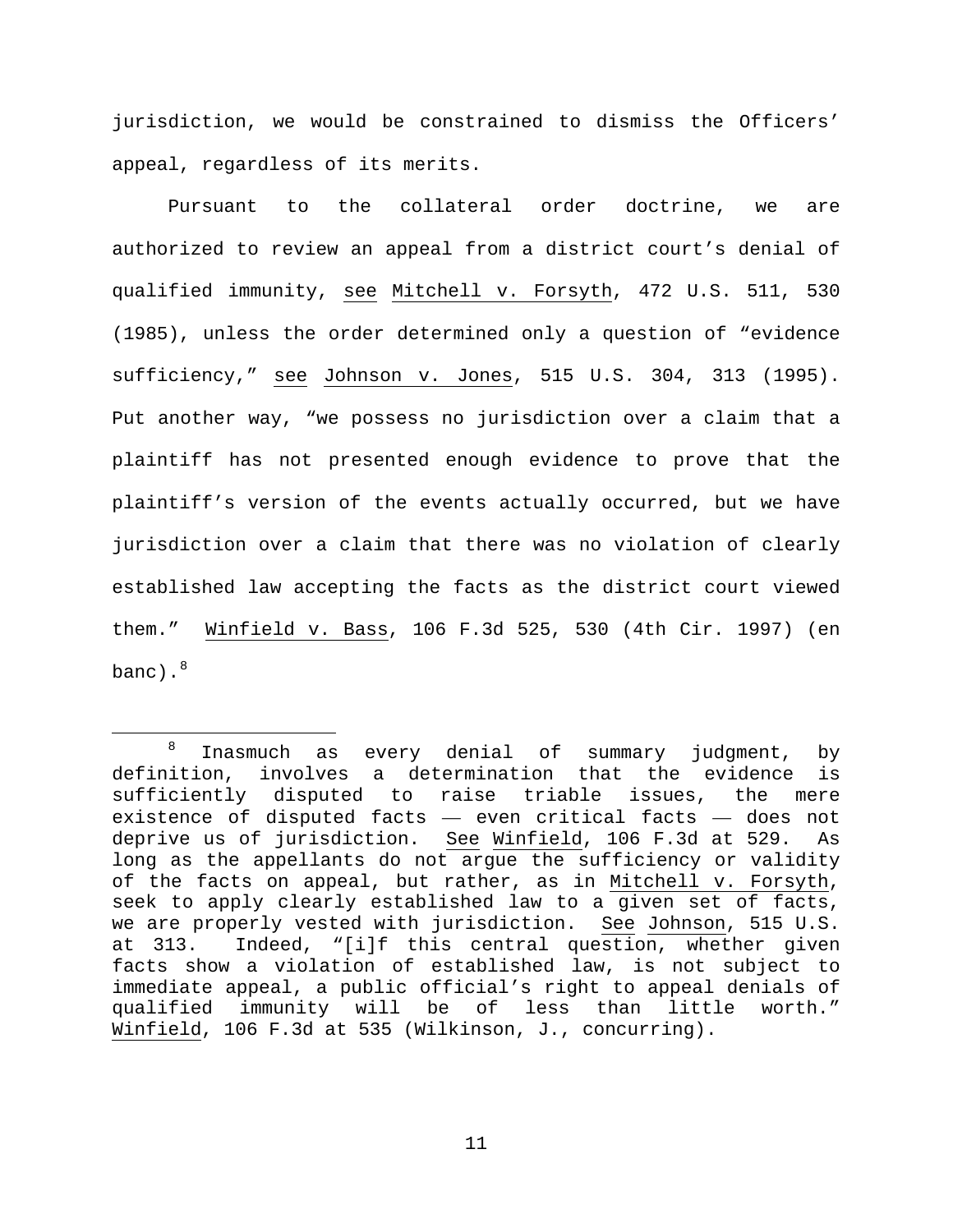The Officers' contentions on appeal fall squarely within the category of claims, described in Winfield, that we are permitted to review. Although the Officers mention evidence that they believe will ultimately disprove Cooper's version of the facts, for purposes of this appeal they have accepted the facts as viewed by the district court. Proceeding from that foundation, the Officers make the legal argument that they did not contravene Cooper's constitutional rights. In these circumstances, we are satisfied of our jurisdiction under the collateral order doctrine, and we proceed to the merits of the Officers' qualified immunity claims.

#### III.

### A.

Section 1983 of Title 42 creates a cause of action against any person who, acting under color of state law, abridges a right arising under the Constitution or laws of the United States. Nevertheless, a government official sued under § 1983 is entitled to invoke qualified immunity, which is more than a mere defense to liability; it is immunity from suit itself. See Mitchell v. Forsyth, 472 U.S. 511, 526 (1985). As we have explained, "qualified immunity protects officers who commit constitutional violations but who, in light of clearly established law, could reasonably believe that their actions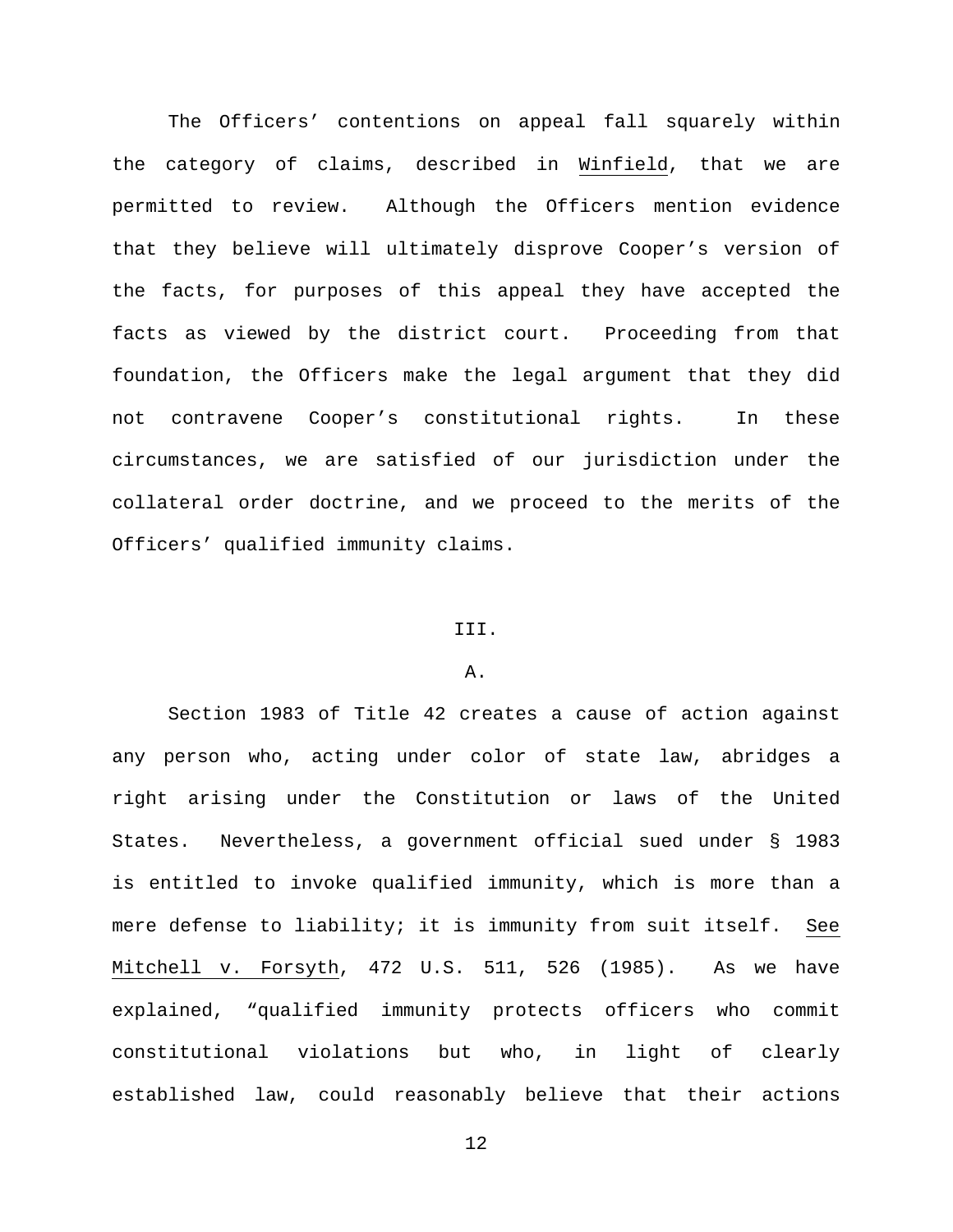were lawful." Henry v. Purnell, 652 F.3d 524, 531 (4th Cir. 2011) (en banc).

The Officers maintain that the district court erred in denying them qualified immunity from Cooper's excessive force claims under § 1983. We review de novo the legal issues arising from a district court's denial of qualified immunity. Washington v. Wilmore, 407 F.3d 274, 281 (4th Cir. 2005). In assessing whether a defendant is entitled to qualified immunity, a court must "use the two-step procedure of Saucier v. Katz, 533 U.S. 194 (2001), that asks first whether a constitutional violation occurred and second whether the right violated was clearly established." Melgar ex rel. Melgar v. Greene, 593 F.3d 348, 353 (4th Cir. 2010). A constitutional right is "clearly established" when "its contours [are] sufficiently clear that a reasonable official would understand that what he is doing violates that right." Hope v. Pelzer, 536 U.S. 730, 739 (2002) (internal quotation marks omitted).

The Complaint alleges that the Officers violated Cooper's constitutional rights through the use of excessive force. See Waterman v. Batton, 393 F.3d 471, 476 (4th Cir. 2005) (explaining that seizure effectuated by excessive force contravenes Fourth Amendment). We have instructed that "[w]hether an officer has used excessive force is judged by a standard of objective reasonableness." Clem v. Corbeau, 284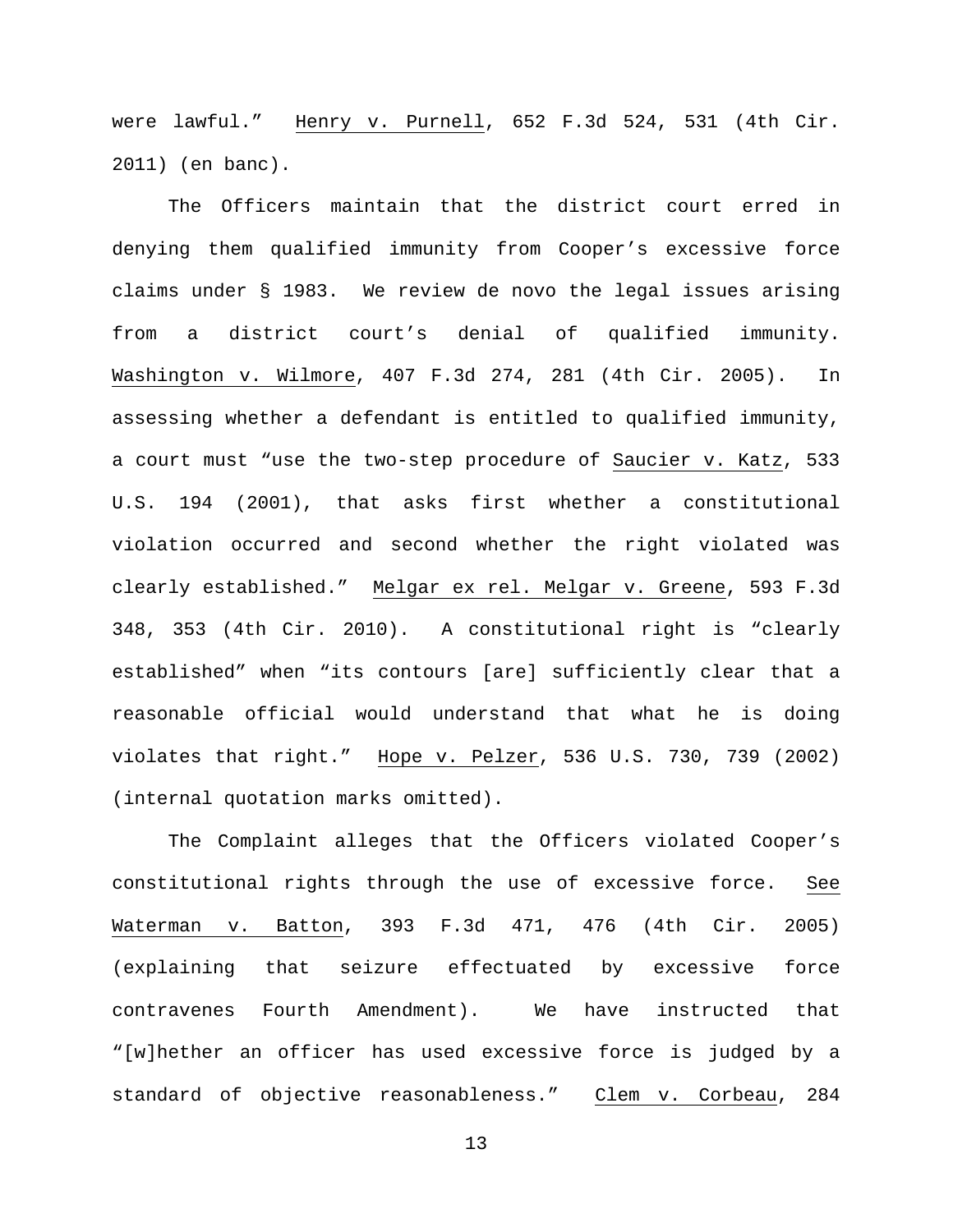F.3d 543, 550 (4th Cir. 2002). As further explained in Clem, "recognizing that police officers are often forced to make split-second judgments — in circumstances that are tense, uncertain, and rapidly evolving — we take care to consider the facts from the perspective of a reasonable officer on the scene, and avoid judging the officer's conduct with the 20/20 vision of hindsight." Id. (internal quotation marks omitted).

A reasonable officer is entitled to use deadly force "[w]here the officer has probable cause to believe that [a] suspect poses a threat of serious physical harm, either to the officer or to others." Tennessee v. Garner, 471 U.S. 1, 11 (1985). Nevertheless, as the Officers concede, the mere possession of a firearm by a suspect is not enough to permit the use of deadly force. Thus, an officer does not possess the unfettered authority to shoot a member of the public simply because that person is carrying a weapon. Instead, deadly force may only be used by a police officer when, based on a reasonable assessment, the officer or another person is threatened with the weapon. See id. at 11-12.<sup>[9](#page-13-0)</sup>

<span id="page-13-0"></span><sup>&</sup>lt;sup>9</sup> To be clear, an armed suspect need not engage in some specific action — such as pointing, aiming, or firing his weapon — to pose a threat. Pursuant to Tennessee v. Garner and its progeny, there are many circumstances under which a police officer could reasonably feel threatened.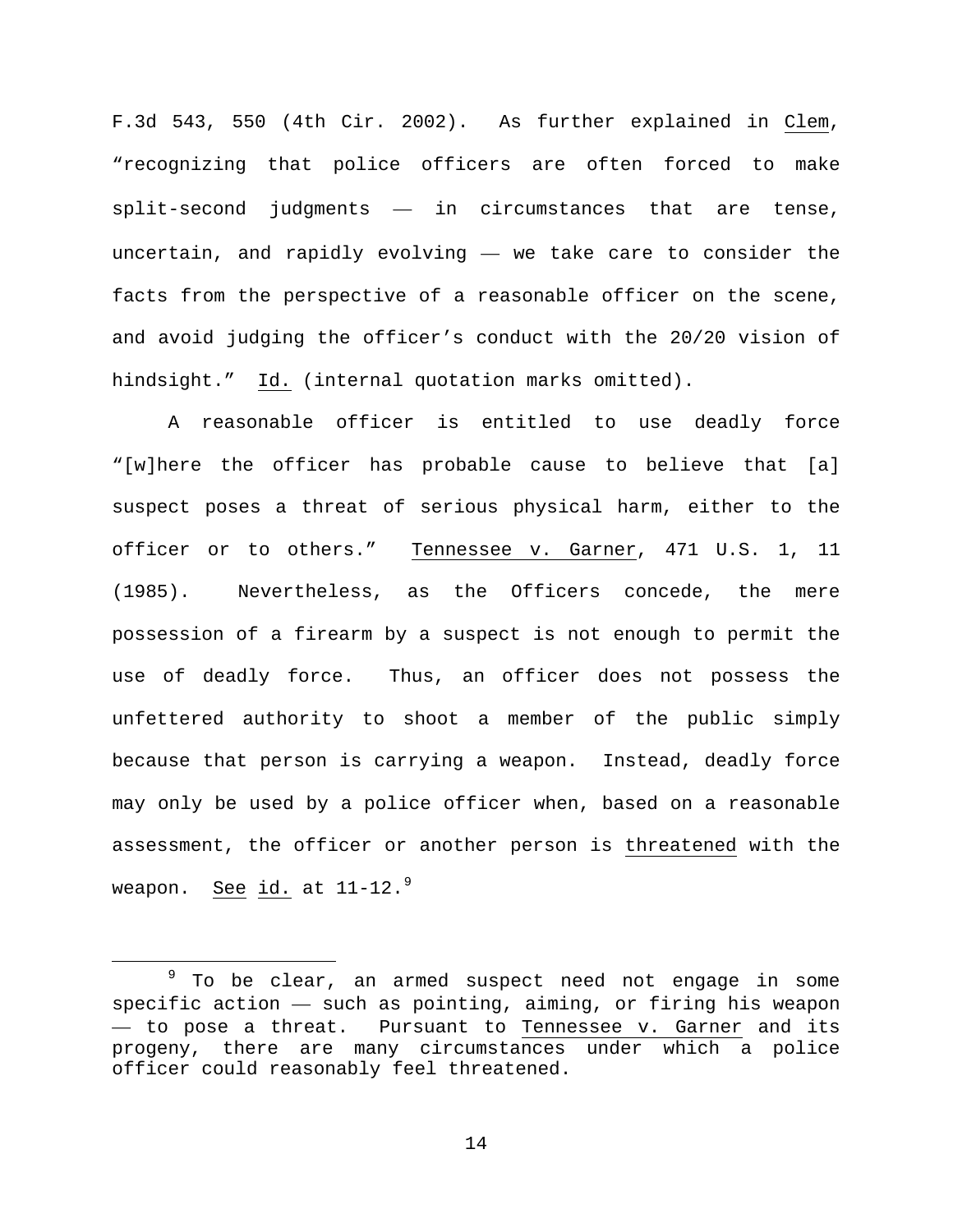The Officers rely on several decisions concluding that a police officer was entitled to qualified immunity after shooting an individual whom the officer mistakenly believed to be armed. In Anderson v. Russell, for example, the officers ordered a detainee to his hands and knees, and then shot him when he reached for a bulge in his waistband that turned out to be a radio. See 247 F.3d 125 (4th Cir. 2001). In an earlier decision, McLenagan v. Karnes, a bystander was shot as he ran toward a police officer moments after the officer learned that an armed arrestee was on the loose in the area. See 27 F.3d 1002 (4th Cir. 1994). And in Slattery v. Rizzo, an officer shot a suspect who ignored commands to show his hands before turning quickly toward the officer with what turned out to be only a beer bottle in a clinched fist. See 939 F.2d 213 (4th Cir. 1991). If deadly force was justified in such circumstances, the Officers contend, it is even more appropriate in this setting, where Cooper wielded a shotgun in plain view. Instead of supporting the Officers' contentions, however, those decisions emphasize why the use of deadly force against Cooper was not constitutionally permissible: in each of the above scenarios, the objective basis for the threat was real, but the gun was not. Here, the shotgun was real, but — taking the facts as the district court viewed them — the threat was not.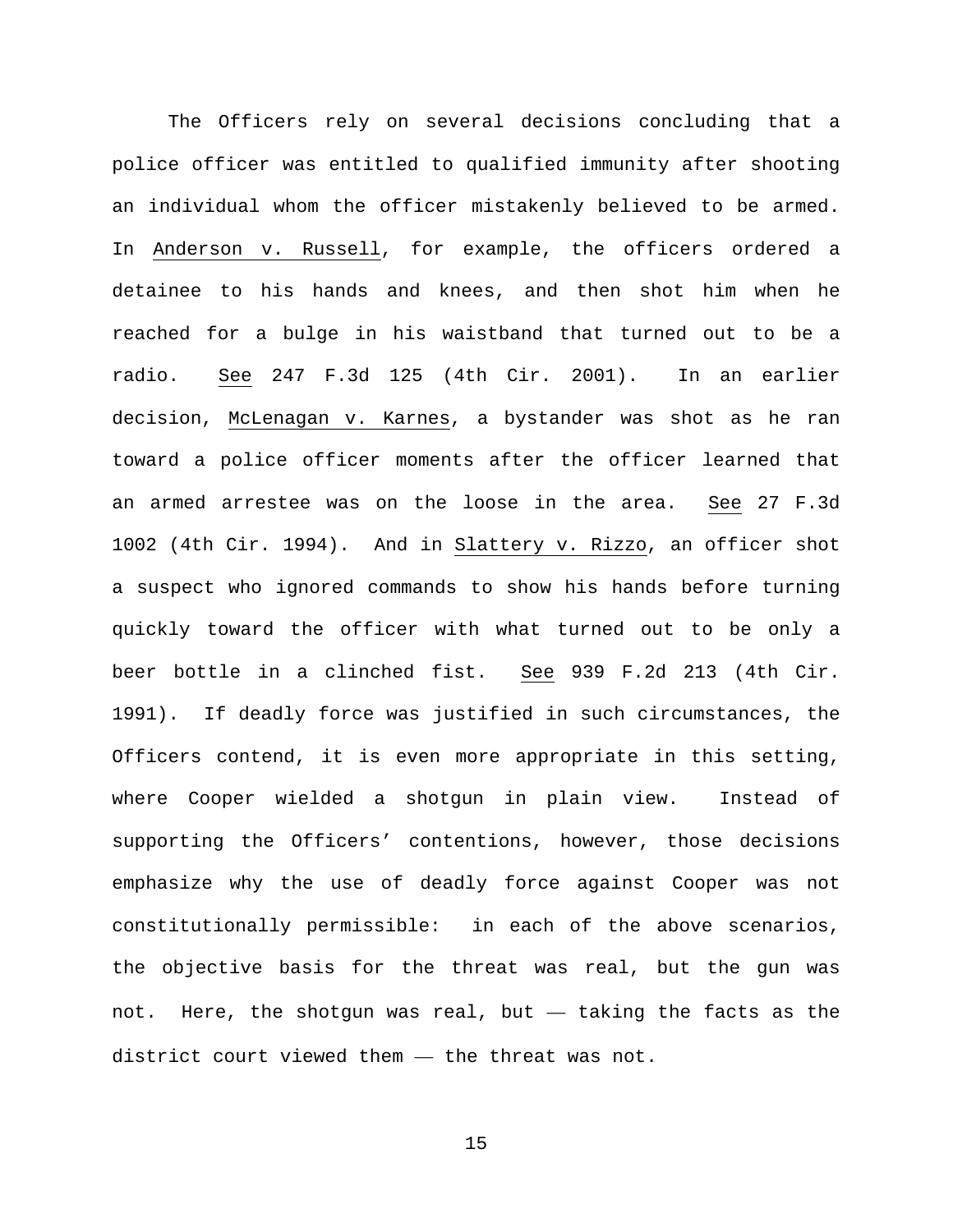When the Officers fired on Cooper, he stood at the threshold of his home, holding the shotgun in one hand, with its muzzle pointed at the ground. He made no sudden moves. He made no threats. He ignored no commands. The Officers had no other information suggesting that Cooper might harm them. Thus, the facts fail to support the proposition that a reasonable officer would have had probable cause to feel threatened by Cooper's actions.

Importantly, the Officers never identified themselves even when asked by Cooper. If the Officers had done so, they might have been safe in the assumption that a man who greets law enforcement with a firearm is likely to pose a deadly threat. See Elliot v. Leavitt, 99 F.3d 640, 644 (4th Cir. 1996) ("No citizen can fairly expect to draw a gun on police without risking tragic consequences."). Instead, we are constrained to agree with the district court that "no reasonable officer could have believed that [Cooper] was aware that two sheriff deputies were outside," as he stepped onto his back porch. Cooper, 896 F. Supp. 2d at  $447.^{10}$  $447.^{10}$  $447.^{10}$  As in Pena v. Porter, on which the court

<span id="page-15-0"></span><sup>&</sup>lt;sup>10</sup> The Officers contend that they did not need to announce their presence while approaching the mobile home, because they believed the unidentified man on Cooper's back porch had observed them in their police vehicles. The Officers surmised that the unidentified man's observation led him to perceive that the vehicles were headed to Cooper's mobile home, which in turn prompted him to go inside to warn the occupants. If the (Continued)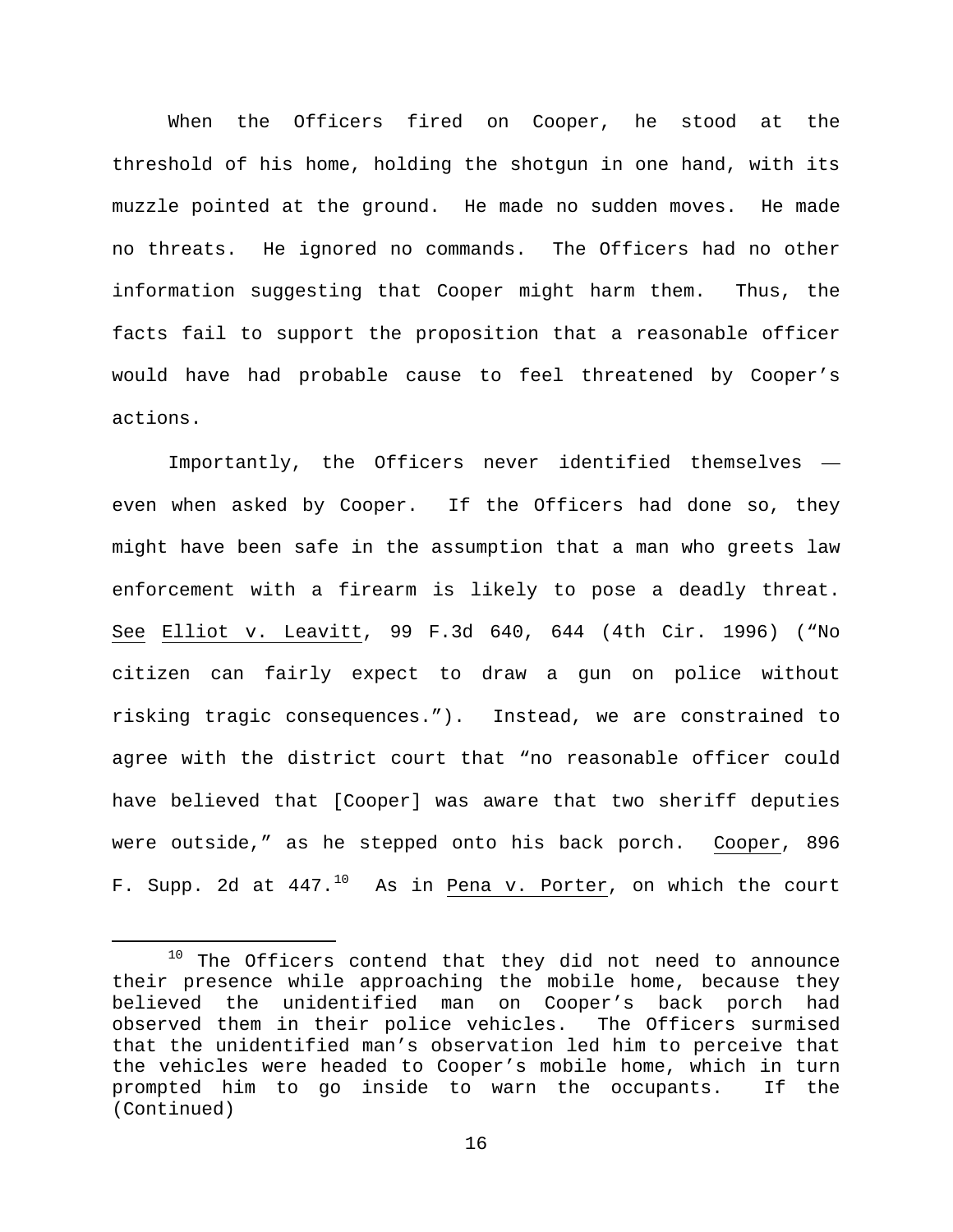relied, Cooper's "perfectly reasonable" rationale for bearing a firearm while investigating a nocturnal disturbance on his own property "should have been apparent to [the Officers] at the time of the shooting." See 316 F. App'x 303, 312 (4th Cir. 2009).

With respect to the second part of the Saucier analysis, the precedent discussed herein amply demonstrates that the contours of the constitutional right at issue — that is, the right to be free from deadly force when posing no threat — were clearly established at the time the Officers shot Cooper. Accordingly, the district court properly denied, at the summary judgment stage, the Officers' invocation of qualified immunity from Cooper's § 1983 excessive force claims.

### B.

The Officers also seek relief from the district court's denial of public officers' immunity with respect to Cooper's state law tort claims. Under the collateral order doctrine, we possess jurisdiction to review the denial of claims for state law immunities that provide insulation from suit, as opposed to those that merely protect an official from liability. See Gray-Hopkins v. Prince George's Cnty., Md., 309 F.3d 224, 231 (4th

Ĩ.

Officers predicated their use of deadly force on such assumptions, it was unreasonable for them to do so.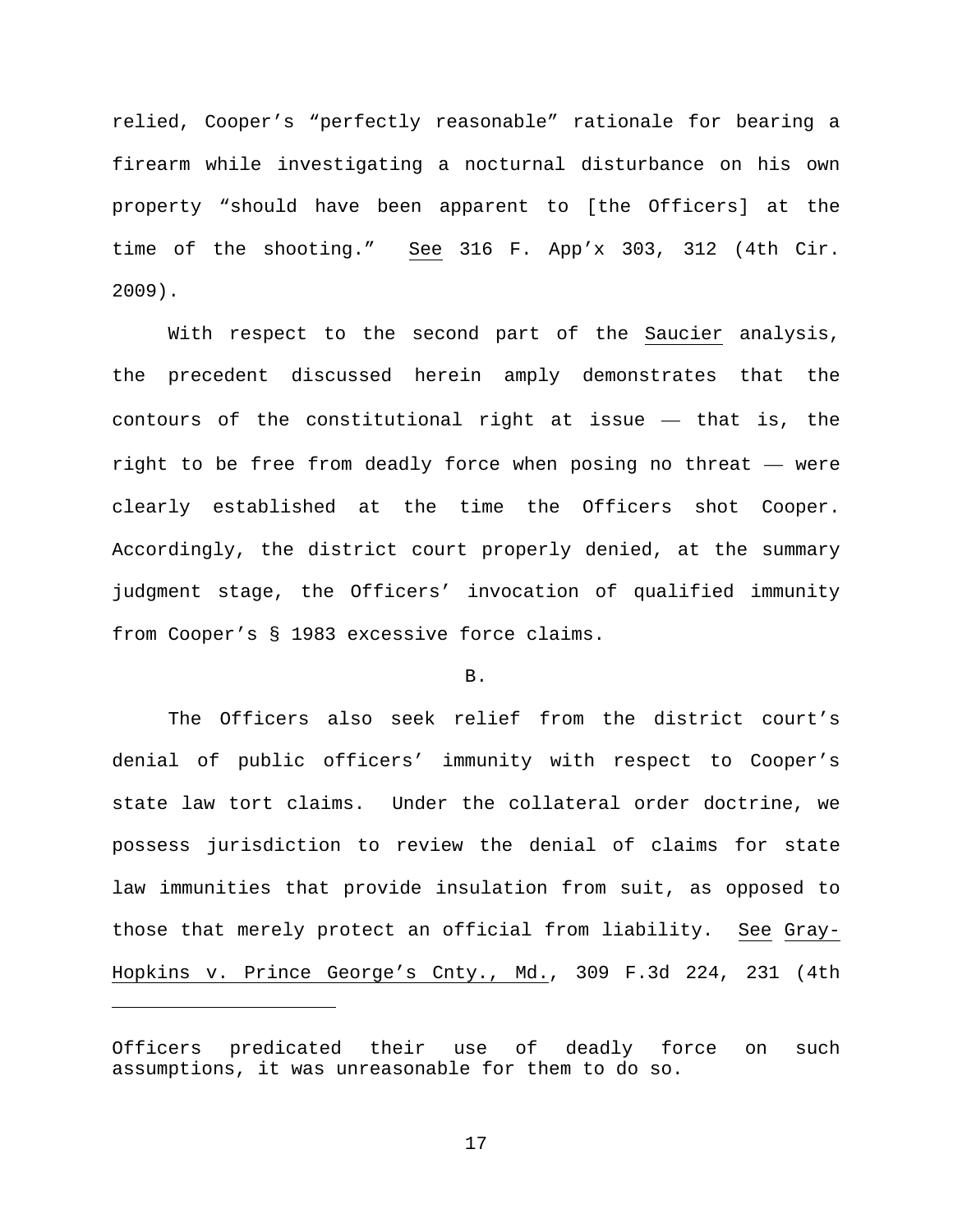Cir. 2002). Indeed, pursuant to the collateral order doctrine, we have exercised appellate jurisdiction to review a pretrial order denying North Carolina public officers' immunity. See Bailey v. Kennedy, 349 F.3d 731, 738 (4th Cir. 2003).

As the district court properly explained, "[t]he merits of [Cooper's] assault, battery, negligence, and gross negligence claims are tied to the reasonableness of [the Officers'] actions." Cooper, 896 F. Supp. 2d at 454. That ruling was predicated on the proposition that, under North Carolina law, public officers' immunity is unavailable to a police officer who acts with malice. See Bailey, 349 F.3d at 731; see also Grad v. Kassa, 321 S.E.2d 888, 890 (N.C. 1984). An officer acts with malice when he "does that which a man of reasonable intelligence would know to be contrary to his duty," i.e., when he violates a clearly established right. Bailey, 349 F.3d at 742. And, at the time of this incident in May 2007, it was clearly established that a North Carolina law enforcement officer could use deadly force only when reasonably necessary to defend against "the use of or imminent use of deadly physical force." N.C. Gen. Stat. §  $15A-401(d)(2)(a)$ . Inasmuch as the analysis of public officers' immunity is functionally identical to our discussion of the Officers' entitlement to qualified immunity with respect to the § 1983 claims, the state law claims are "subsumed within the federal excessive force claim[s] and so go